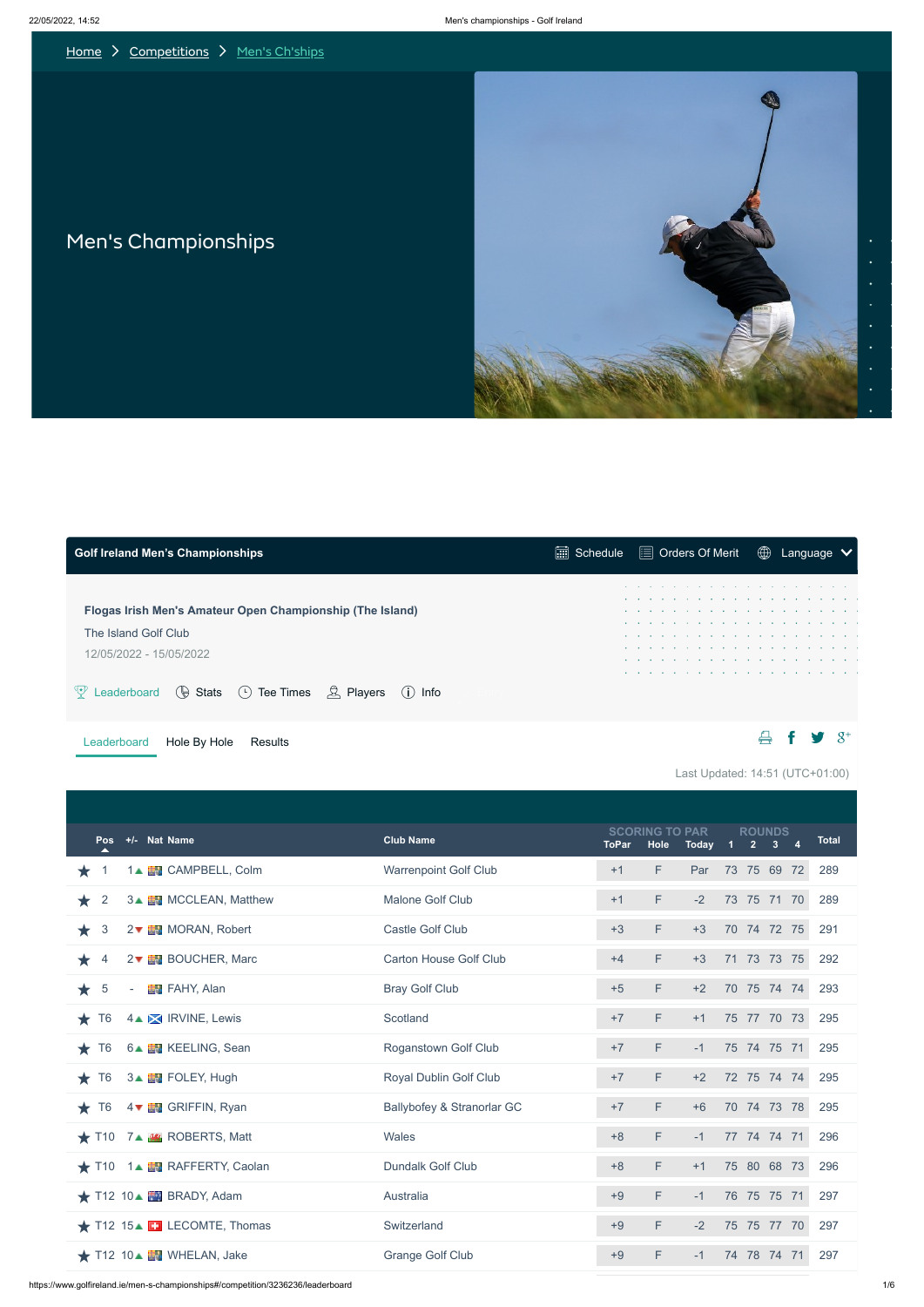22/05/2022, 14:52 Men's championships - Golf Ireland

| $\bigstar$ T12 10 $\bigstar$ <b>H</b> POPERT, Kipp                 | England                               | $+9$  | F  | $-1$  | 74 77 75 71<br>297 |  |
|--------------------------------------------------------------------|---------------------------------------|-------|----|-------|--------------------|--|
| <b>EXAHLGREN, Wilhelm</b><br>$\star$ T12 -                         | Sweden                                | $+9$  | F. | $+1$  | 72 78 74 73<br>297 |  |
| $\star$ T12 7 $\overline{B}$ HANNEY, Joseph                        | The Island Golf Club                  | $+9$  | F  | $+6$  | 71 74 74 78<br>297 |  |
| $\bigstar$ T18 19 $\blacktriangle$ EV HARKIN, Cian                 | Letterkenny Golf Club                 | $+10$ | F  | $-3$  | 76 75 78 69<br>298 |  |
| $\star$ T18 6 $\overline{B}$ FORD, TJ                              | Co. Sligo Golf Club                   | $+10$ | F  | $+2$  | 75 74 75 74<br>298 |  |
| ★ T18 10▼ 图 HILL, Joshua                                           | <b>Galgorm Castle Golf Club</b>       | $+10$ | F. | $+6$  | 72 75 73 78<br>298 |  |
| ★ T18 1▼ 图 DUNNE, Gerard                                           | Co. Louth Golf Club                   | $+10$ | F  | $+1$  | 70 77 78 73<br>298 |  |
| ★ T22 10▼ ■ BRADY, Aodhagan                                        | Co. Sligo Golf Club                   | $+11$ | F. | $+3$  | 74 74 76 75<br>299 |  |
| $\star$ T22 8 <sup><math>\star</math></sup> <b>EV</b> MURPHY, Eoin | <b>Dundalk Golf Club</b>              | $+11$ | F  | $-1$  | 73 78 77 71<br>299 |  |
| $\star$ T24 2 $\star$ <b>H</b> BYERS, Harvey                       | England                               | $+12$ | F. | $+2$  | 77 75 74 74<br>300 |  |
| $\bigstar$ T24 13 $\bigstar$ STEWART, Jamie                        | Scotland                              | $+12$ | F  | $-1$  | 75 80 74 71<br>300 |  |
| 4▲ EM MCDONNELL, Jack<br>26<br>*                                   | <b>Forrest Little Golf Club</b>       | $+13$ | F  | $+1$  | 75 77 76 73<br>301 |  |
| T27 5▼ EV COUGHLAN, Paul<br>$\star$                                | <b>Castleknock Golf Club</b>          | $+14$ | F  | $+4$  | 78 79 69 76<br>302 |  |
| ★ T27 10▲ EN MULHOLLAND, Andrew                                    | <b>Castlerock Golf Club</b>           | $+14$ | F  | $+1$  | 77 82 70 73<br>302 |  |
| ★ T27 3▲ <b>图</b> MURTAGH, Conor                                   | The Island Golf Club                  | $+14$ | F  | $+2$  | 75 76 77 74<br>302 |  |
| $\star$ T27 10 $\star$ <b>EV</b> MURPHY, Jack                      | Douglas Golf Club                     | $+14$ | F. | $+5$  | 73 75 77 77<br>302 |  |
| $\star$ T27 15 $\star$ <b>EV</b> NOLAN, Liam                       | <b>Galway Golf Club</b>               | $+14$ | F  | Par   | 70 82 78 72<br>302 |  |
| $\star$ T27 15 $\star$ <b>EV</b> MADDEN, Jack                      | Royal Portrush Golf Club              | $+14$ | F  | $+6$  | 70 80 74 78<br>302 |  |
| T33 3▼ EN LEBLANC, Kevin<br>$\star$                                | The Island Golf Club                  | $+15$ | F  | $+3$  | 81 77 70 75<br>303 |  |
| $\star$ T33 15 $\star$ <b>EV</b> CLEARY, John                      | Elm Park Golf & Sports Club Golf Club | $+15$ | F  | $-1$  | 77 76 79 71<br>303 |  |
| 6▼ THE FLYNN, Darragh<br>T33<br>$\star$                            | <b>Carton House Golf Club</b>         | $+15$ | F  | $+4$  | 73 81 73 76<br>303 |  |
| ★ T36 8▲ ■ CARROLL, Senan                                          | <b>Ballybunion Golf Club</b>          | $+16$ | F  | $+1$  | 77 78 76 73<br>304 |  |
| T36<br>9 <b>EV</b> MAGUIRE, Alex<br>$\star$                        | Laytown & Bettystown                  | $+16$ | F  | $+5$  | 76 77 74 77<br>304 |  |
| 8▲ FOKEEFFE, Peter<br>T36<br>$\star$                               | Douglas Golf Club                     | $+16$ | F. | $+1$  | 74 78 79 73<br>304 |  |
| 5 LEW SULLIVAN, Eoin<br>T39<br>*                                   | <b>Carton House Golf Club</b>         | $+17$ | F  | $+2$  | 76 80 75 74<br>305 |  |
| $\star$ T39 2 $\star$ EV FLANAGAN, Sean                            | <b>Portmarnock Golf Club</b>          | $+17$ | F  | $+4$  | 73 79 77 76<br>305 |  |
| ★ T39 22▼ <b>X</b> WILSON, Matthew                                 | Scotland                              | $+17$ | F  | $+8$  | 69 76 80 80<br>305 |  |
| T42 6▲ <b>X</b> BENSON, Andrew<br>*                                | Scotland                              | $+18$ | F  | $+2$  | 81 81 70 74<br>306 |  |
| ★ T42 12▼ X WILSON, Connor                                         | Scotland                              | $+18$ | F  | $+6$  | 77 77 74 78<br>306 |  |
| $\star$ T42 6 $\overline{B}$ LYNCH, lan                            | <b>Rosslare Golf Club</b>             | $+18$ | F. | $+2$  | 74 80 78 74<br>306 |  |
| $\star$ T42 25 $\bullet$ <b>EV</b> MCCORMACK, Eddie                | <b>Galway Bay Golf Club</b>           | $+18$ | F  | $+9$  | 73 77 75 81<br>306 |  |
| 2▲ EGAN, Keith<br>T46<br>*                                         | <b>Carton House Golf Club</b>         | $+20$ | F  | $+4$  | 84 79 69 76<br>308 |  |
| 2▲ <b>EV</b> KING, Alex<br>T46<br>*                                | Faithlegg Golf Club                   | $+20$ | F  | $+4$  | 77 80 75 76<br>308 |  |
| T46 2▲ HICKEY, Conor                                               | Dooks Golf Club                       | $+20$ | F  | $+4$  | 76 77 79 76<br>308 |  |
| T49 1▼ 2DOCHARTAIGH, Padraig<br>*                                  | <b>Gweedore Golf Club</b>             | $+21$ | F  | $+5$  | 78 79 75 77<br>309 |  |
| $\star$ T49 5 $\star$ <b>EV</b> O'HANLON, Paul                     | <b>Carton House Golf Club</b>         | $+21$ | F  | $+6$  | 76 83 72 78<br>309 |  |
| T49 7▼ 出 DENVIR, Charlie<br>÷                                      | Elm Park Golf & Sports Club Golf Club | $+21$ | F  | $+7$  | 76 77 77 79<br>309 |  |
| 1 V H MACARTHUR, Freddie<br>T49<br>*                               | England                               | $+21$ | F  | $+5$  | 75 83 74 77<br>309 |  |
| 1▼ EM KEELING, Patrick<br>T49<br>$\star$                           | <b>Roganstown Golf Club</b>           | $+21$ | F  | $+5$  | 72 79 81 77<br>309 |  |
| 6▼ EV MARSHALL, David Jnr<br>54<br>*                               | Naas Golf Club                        | $+22$ | F  | $+6$  | 72 78 82 78<br>310 |  |
| 7▼ NKNIGHTLY, Richard<br>T55<br>*                                  | <b>Royal Dublin Golf Club</b>         | $+23$ | F  | $+7$  | 76 81 75 79<br>311 |  |
| T55 25 ▼ TWC DERMOTT, Shane                                        | <b>Slieve Russell Golf Club</b>       | $+23$ | F  | $+11$ | 74 77 77 83<br>311 |  |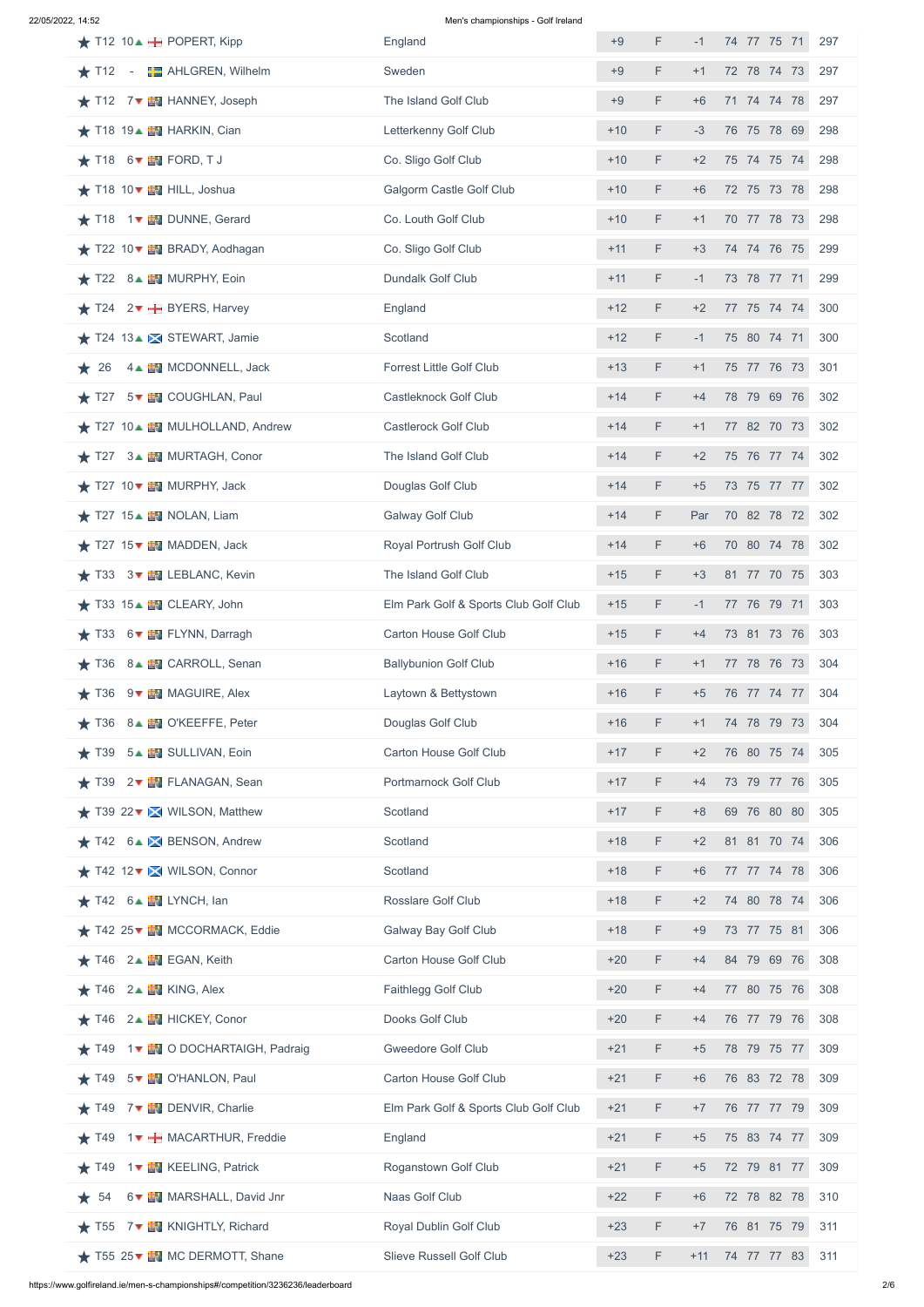22/05/2022, 14:52 Men's championships - Golf Ireland

| $\star$ T55 18 $\star$ <b>EV</b> KITT, David              | <b>Athenry Golf Club</b>              | F<br>$+23$ | $+10$ | 72 80 77 82 | 311 |
|-----------------------------------------------------------|---------------------------------------|------------|-------|-------------|-----|
| ★ T55 25▼ TWCLOUGHLIN, Sean                               | Co. Sligo Golf Club                   | $+23$<br>F | $+11$ | 70 76 82 83 | 311 |
| $\bigstar$ RTD<br><b>EV</b> CANNON, Robert<br>$\sim$ $-$  | <b>Balbriggan Golf Club</b>           | 5<br>$+22$ | $+6$  | 73 84 75    | 232 |
|                                                           | Cut ( Cut By Top 50 Players + Ties )  |            |       |             |     |
| $\star$ MC<br>ABOM, Liam                                  | Edmondstown                           | $+17$      |       | 76 78 79    | 233 |
| $\star$ MC<br>FOX, James                                  | Portmarnock Golf Club                 | $+17$      |       | 75 79 79    | 233 |
| $\star$ MC<br><b>图 O'CONNOR, Cian</b>                     | <b>Roscommon Golf Club</b>            | $+18$      |       | 80 78 76    | 234 |
| $\star$ MC<br><b>EV O'SULLIVAN, Darren</b>                | <b>Tralee Golf Club</b>               | $+18$      |       | 80 75 79    | 234 |
| $\star$ MC<br><b>EN LENEHAN, Geoff</b>                    | Portmarnock Golf Club                 | $+18$      |       | 78 80 76    | 234 |
| $\star$ MC<br><b>EV</b> O'CONNOR, Christopher             | <b>Corrstown Golf Club</b>            | $+18$      |       | 76 78 80    | 234 |
| $\star$ MC<br>MCCABE, AJ                                  | The Links Portmarnock                 | $+18$      |       | 75 76 83    | 234 |
| $\star$ MC<br>GILLIVAN, Harry                             | <b>Westport Golf Club</b>             | $+18$      |       | 74 79 81    | 234 |
| $\star$ MC<br><b>EN</b> O'CONNELL, Sean                   | <b>Athenry Golf Club</b>              | $+18$      |       | 71 85 78    | 234 |
| $\star$ MC<br>SCOWSILL, Monty                             | England                               | $+19$      |       | 81 76 78    | 235 |
| $\star$ MC<br><b>HEATON, Thomas</b>                       | Australia                             | $+19$      |       | 77 79 79    | 235 |
| $\star$ MC<br><b>D'CONNOR, Lorcan</b>                     | <b>Edmondstown Golf Club</b>          | $+19$      |       | 75 81 79    | 235 |
| $\star$ MC<br><b>N</b> O'NEILL, Gavin                     | <b>Malahide Golf Club</b>             | $+20$      |       | 85 77 74    | 236 |
| $\star$ MC<br><b>BUCKLEY, Paul</b>                        | <b>Cork Golf Club</b>                 | $+20$      |       | 82 80 74    | 236 |
| $\star$ MC<br>STEEL, Christian                            | England                               | $+20$      |       | 79 78 79    | 236 |
| $\star$ MC<br><b>EV</b> O'RIORDAN, Dean                   | Fermoy Golf Club                      | $+20$      |       | 78 86 72    | 236 |
| FOLEY, Jake<br>$\star$ MC                                 | Elm Park Golf & Sports Club Golf Club | $+20$      |       | 77 79 80    | 236 |
| $\star$ MC<br><b>EN</b> CONNELLAN, David                  | St. Anne's Golf Club                  | $+20$      |       | 76 77 83    | 236 |
| $\star$ MC<br><b>EN</b> DOOLEY, Aidan                     | <b>Carton House Golf Club</b>         | $+20$      |       | 75 81 80    | 236 |
| $\star$ MC<br><b>EN</b> LYONS, Joe                        | <b>Galway Golf Club</b>               | $+21$      |       | 82 74 81    | 237 |
| $\star$ MC<br>SHIEL, David                                | <b>Powerscourt Golf Club</b>          | $+21$      |       | 78 78 81    | 237 |
| $\star$ MC<br><b>EN</b> COLLINS, Gary<br>$\sim$           | <b>Rosslare Golf Club</b>             | $+21$      |       | 76 79 82    | 237 |
| TALARCZYK, Louis<br>$\star$ MC<br>$\sim$                  | England                               | $+21$      |       | 75 84 78    | 237 |
| $\star$ MC<br><b>EN</b> CULLEN, Gary<br>$\sim$ $ \sim$    | The Links Portmarnock                 | $+21$      |       | 75 78 84    | 237 |
| $\bigstar$ MC 25 $\bigstar$ <b>EV</b> BRAZILL, Robert     | Naas Golf Club                        | $+22$      |       | 84 81 73    | 238 |
| ★ MC 25▲ ■ RYAN, Conor                                    | <b>Bray Golf Club</b>                 | $+22$      |       | 83 81 74    | 238 |
| $\star$ MC 25 $\blacktriangle$ EV KELLY, Luke             | <b>Belvoir Park Golf Club</b>         | $+22$      |       | 80 82 76    | 238 |
| $\bigstar$ MC 25 $\blacktriangle$ <b>E</b> GUGLER, Cedric | Switzerland                           | $+22$      |       | 80 76 82    | 238 |
| ★ MC 25▲ 图 KENNELLY, Ruairi                               | <b>Castleknock Golf Club</b>          | $+22$      |       | 79 84 75    | 238 |
| ★ MC 25▲ ■ SALEEM, Aamar                                  | Scotland                              | $+22$      |       | 78 83 77    | 238 |
| ★ MC 25▲ EV CUNNINGHAM, Luke                              | <b>Galway Bay Golf Club</b>           | $+22$      |       | 78 82 78    | 238 |
| $\star$ MC 25 $\blacktriangle$ $\blacksquare$ FORD, Max   | Australia                             | $+22$      |       | 77 77 84    | 238 |
| <b>EN</b> CHALLONER, Adam<br>$\star$ MC                   | <b>Galway Bay Golf Club</b>           | $+23$      |       | 80 81 78    | 239 |
| $\star$ MC<br>MUIR, Robbie                                | Scotland                              | $+23$      |       | 77 87 75    | 239 |
| $\star$ MC<br>HEDGER, Shaun                               | Scotland                              | $+23$      |       | 77 82 80    | 239 |
| $\star$ MC<br><b>BLAKE, Jack</b>                          | The Island Golf Club                  | $+23$      |       | 76 84 79    | 239 |
| <b>EN</b> O'CONNOR, Shane<br>$\star$ MC                   | <b>Castlebar Golf Club</b>            | $+24$      |       | 81 85 74    | 240 |
| <b>EV</b> CAREW, Quentin<br>$\star$ MC                    | <b>Castleknock Golf Club</b>          | $+24$      |       | 81 82 77    | 240 |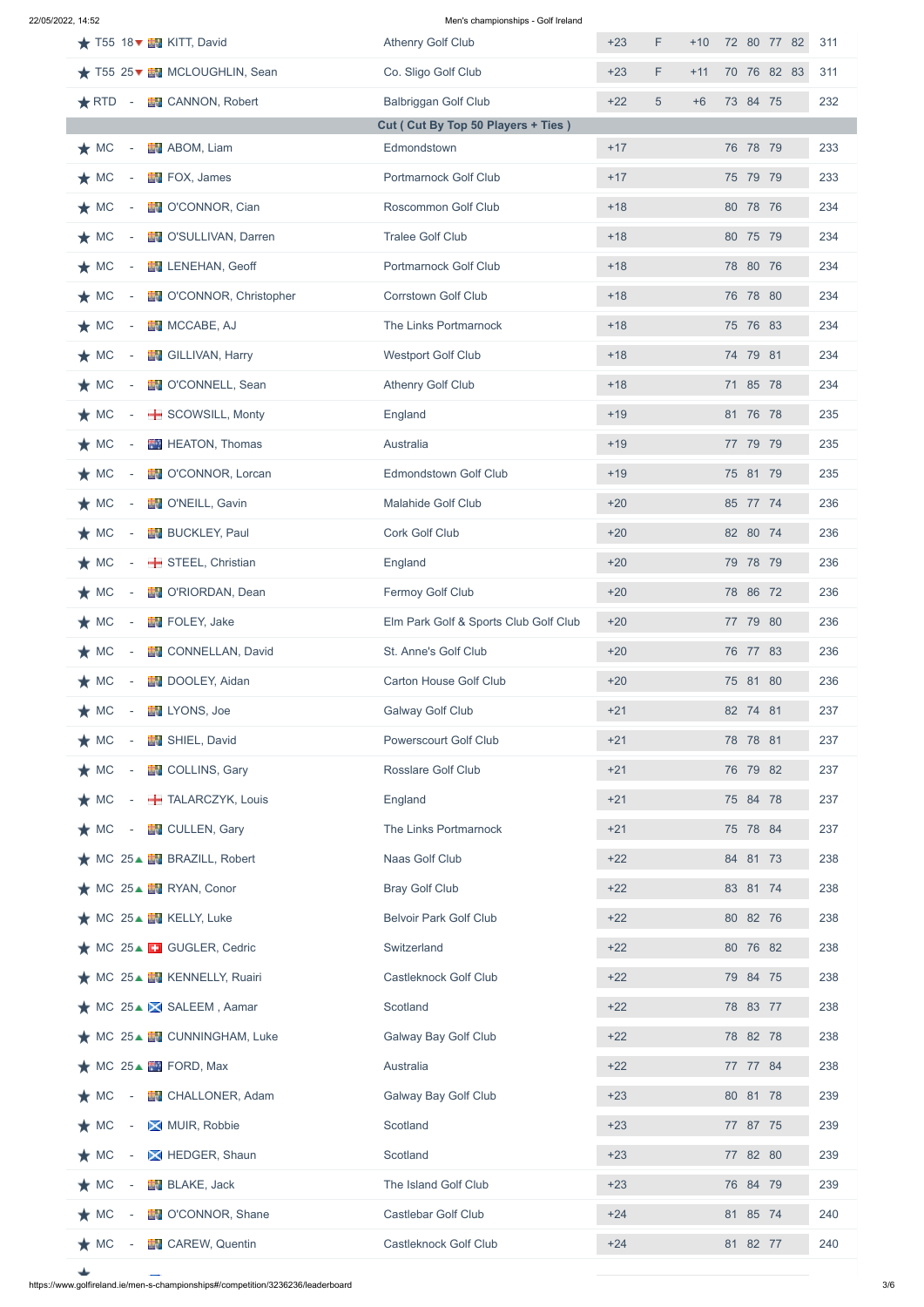22/05/2022, 14:52 Men's championships - Golf Ireland

| д<br>LAIRD, Ross<br><b>MC</b>                             | Scotland                        | $+24$ | 79 78 83 | 240                       |
|-----------------------------------------------------------|---------------------------------|-------|----------|---------------------------|
| $\star$ MC<br><b>B</b> DEASY, Mel                         | Douglas Golf Club               | $+24$ | 76 82 82 | 240                       |
| $\star$ MC<br><b>EV</b> KIERNAN, Allan                    | <b>Forrest Little Golf Club</b> | $+24$ | 76 82 82 | 240                       |
| $\star$ MC<br><b>EV</b> HEWITT, James                     | <b>Tandragee Golf Club</b>      | $+25$ | 84 83 74 | 241                       |
| $\star$ MC<br><b>K</b> BROWN, Oliver                      | Wales                           | $+25$ | 82 79 80 | 241                       |
| $\star$ MC<br><b>NONELIS, Ryan</b>                        | Fintona Golf Club               | $+25$ | 80 82 79 | 241                       |
| $\star$ MC<br><b>EV</b> MILNE, Rory                       | Faithlegg Golf Club             | $+25$ | 77 77 87 | 241                       |
| $\star$ MC<br><b>EV</b> HIGGINS, Thomas                   | <b>Roscommon Golf Club</b>      | $+26$ | 84 82 76 | 242                       |
| $\star$ MC<br><b>EN</b> DESMOND, Sean                     | <b>Monkstown Golf Club</b>      | $+27$ | 80 83 80 | 243                       |
| $\star$ MC<br><b>NEW</b> WALSH, James                     | Douglas Golf Club               | $+28$ | 83 83 78 | 244                       |
| $\star$ MC<br><b>NALSH JR, Robert</b>                     | Douglas Golf Club               | $+29$ | 86 81 78 | 245                       |
| $\star$ MC<br><b>EN</b> COOPER, Sean                      | <b>Enniscorthy Golf Club</b>    | $+29$ | 79 80 86 | 245                       |
| <b>DOWDALL, Tom</b><br>$\star$ MC                         | <b>Woodbrook Golf Club</b>      | $+29$ | 78 92 75 | 245                       |
| $\star$ MC<br><b>EN</b> LISIBACH, Eoin                    | <b>Glasgow Golf Club</b>        | $+34$ | 82 86 82 | 250                       |
| <b>EN</b> PLUNKETT, Thomas<br>$\star$ MC                  | <b>Crover House Golf Club</b>   | $+35$ | 83 81 87 | 251                       |
| $\star$ MC<br><b>EV</b> O'CONNOR, Ruairi                  | Co. Sligo Golf Club             | $+36$ | 87 84 81 | 252                       |
| $\bigstar$ MC - $\blacksquare$ BUTLER, Cathal             | Kinsale Golf Club               | $+38$ | 81 89 84 | 254                       |
| <b>EV</b> LILLIS, Shane<br>$\star$ MC<br>$\sim 100$       | Kilrush Golf Club               | $+38$ | 81 84 89 | 254                       |
| <b>EN</b> KENNEALLY, Shane<br>$\bigstar$ RTD $-$          | Kinsale Golf Club               | $+23$ | 79 78    | 157                       |
| $\bigstar$ NR -<br>HOOD, Jordan                           | <b>Galgorm Castle Golf Club</b> | $+15$ | 81 75    | 156                       |
| <b>EV</b> CARTER, Shaun<br>$\star$ DQ<br>$\sim$ 100 $\pm$ | <b>Royal Dublin Golf Club</b>   | $+22$ | 80 77    | 157                       |
| SHIEL, Michael<br>$\bigstar$ RTD $-$                      | <b>Galway Bay Golf Club</b>     | $+14$ | 78 80    | 158                       |
| <b>MCKEEVER, Ross</b><br>$\bigstar$ RTD $-$               | Castle Golf Club                | $+14$ | 74 84    | 158                       |
| <b>RONAN</b> , Bryan<br>$\star$ WD -                      | Co. Louth Golf Club             | $+15$ | 80 79    | 159                       |
| <b>ABERNETHY, Robert</b><br>$\bigstar$ RTD $-$            | Dun Laoghaire Golf Club         | $+17$ | 78 83    | 161                       |
| $\bigstar$ RTD - $\blacksquare$ HEARNS, Niall             | <b>Mountrath Golf Club</b>      | $+21$ | 82 83    | 165                       |
| $\bigstar$ WD - $\blacksquare$ KEATING, Dylan             | <b>Seapoint Golf Club</b>       | $+21$ | 79 86    | 165                       |
| <b>EV</b> GILES, Matthew<br>$\star$ WD -                  | <b>Greenore Golf Club</b>       | $+23$ | 83 84    | 167                       |
| <b>HINEY, Adrian</b><br>$\bigstar$ RTD $-$                | Moate Golf Club                 | $+24$ | 80 88    | 168                       |
| $\star$ WD -<br><b>ROWE, Jake</b>                         | <b>Belvoir Park Golf Club</b>   | $+31$ | 79 96    | 175                       |
| LINDSAY, Ruben<br>$\star$ WD -                            | Scotland                        | $+35$ | 90       | 90                        |
| RTD - EVONEILL, Seamus Og                                 | <b>Slieve Russell Golf Club</b> | $+16$ | 80       | 80                        |
| <b>NURPHY, Keith</b><br>$\star$ WD                        | <b>Arklow Golf Club</b>         | $+5$  | 77       | 77                        |
| <b>DOWLING, Sean</b><br>$\star$ WD                        | The Island Golf Club            | $+8$  | 80       | 80                        |
| <b>RWIN, Shane</b><br>$\bigstar$ RTD -                    | <b>Castleknock Golf Club</b>    | $+11$ | 83       | 83                        |
|                                                           |                                 |       |          | > POWERED BY<br>∰ eolpbox |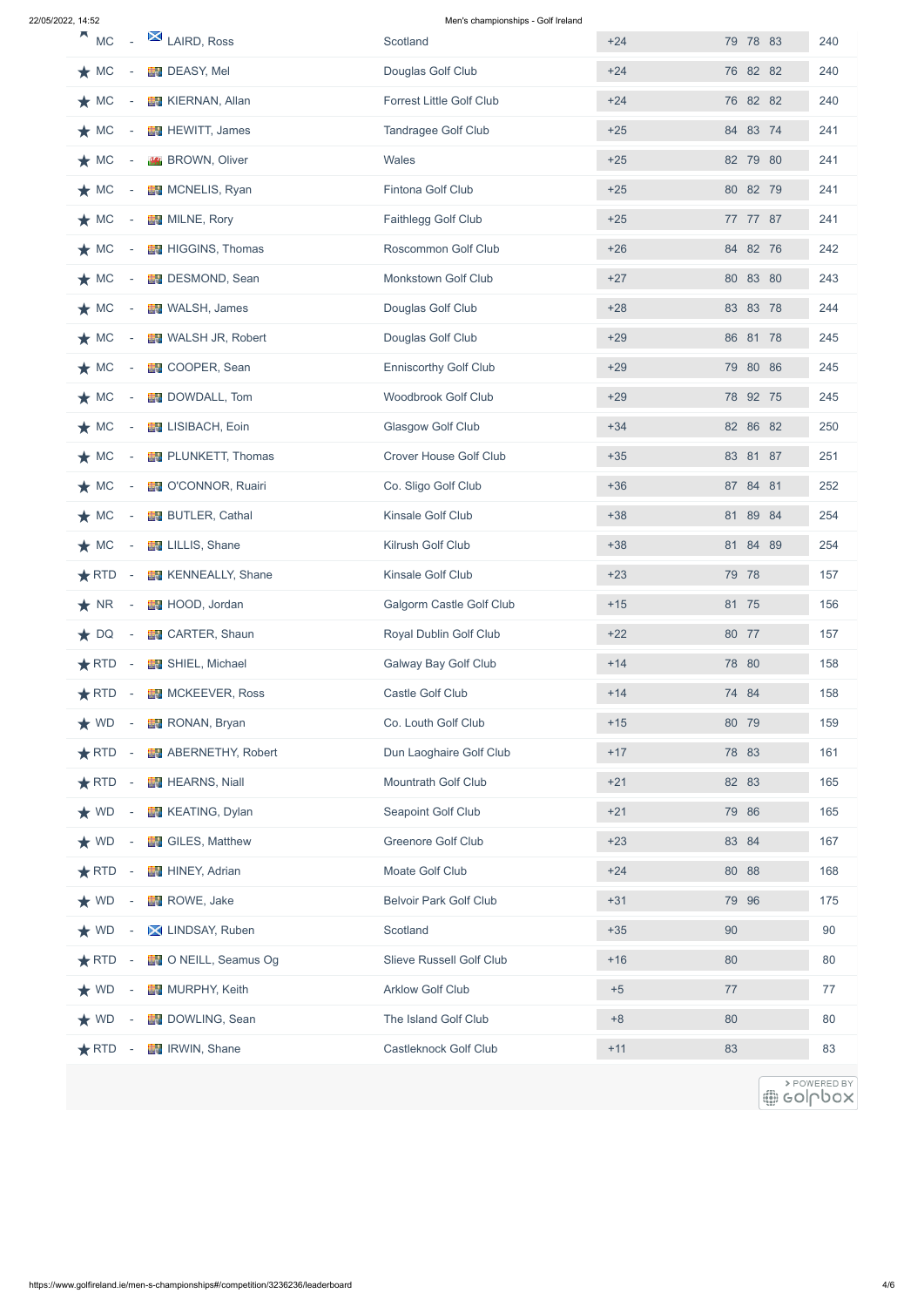https://www.golfireland.ie/men-s-championships#/competition/3236236/leaderboard 5/6

| <b>Quick Links</b> |  |
|--------------------|--|
|                    |  |

**My Golf [Login](https://www.golfireland.ie/my-golf-login)** 

Find [a Course](https://www.golfireland.ie/find-a-golf-club?menuid=102)

**[News](https://www.golfireland.ie/news?menuid=98)** 

**[Contact](https://www.golfireland.ie/contact-us)** 

**[Tournaments](https://www.golfireland.ie/inter-club#/customer/1759/schedule/2020/0)** 

[Inter-Club Tournaments](https://www.golfireland.ie/inter-club#/customer/1759/schedule/2020/0)

[National Tournaments](https://www.golfireland.ie/national#/customer/1746/schedule/2020/0)

[Regional Tournaments](https://www.golfireland.ie/regional)

**Other [Tournaments](https://www.golfireland.ie/others)** 

About Golf [Ireland](https://www.golfireland.ie/about-golf-ireland)

**[Governance](https://www.golfireland.ie/governance)** 

[Strategic](https://www.golfireland.ie/strategic-plan) Plan

**[Policies](https://www.golfireland.ie/policies)** 

**[Safeguarding](https://www.golfireland.ie/safeguarding)** 

[Related](https://www.golfireland.ie/related-bodies) Bodies

[Committees](https://www.golfireland.ie/committees-and-volunteers) & Volunteers

[Club](https://www.golfireland.ie/club-hub) Hub

**[Programmes](https://www.golfireland.ie/programmes)** 

**[Resources](https://www.golfireland.ie/resources)** 

**[Safeguarding](https://www.golfireland.ie/club-support-safeguarding)** 

## About Golf Ireland

Golf Ireland is the single governing body for golf in Ireland. Established in 2020 it continues on from the Golfing Union of Ireland (GUI) and the Irish Ladies Golf Union (ILGU). This website is the premier resource for golf participation in Ireland.

## Stay Informed, Sign up to Our Newsletter

Email Address





[Privacy](https://www.golfireland.ie/privacy-policy): We will keep your information safe and never spam you. Read more about our Privacy Policy.



© Golf Ireland 2022

Terms & [Conditions](https://www.golfireland.ie/terms-and-conditions)

**[Privacy](https://www.golfireland.ie/privacy-policy) Policy** 

**[Cookies](https://www.golfireland.ie/cookies)** 

[Terms](https://www.golfireland.ie/terms-of-use) of Use